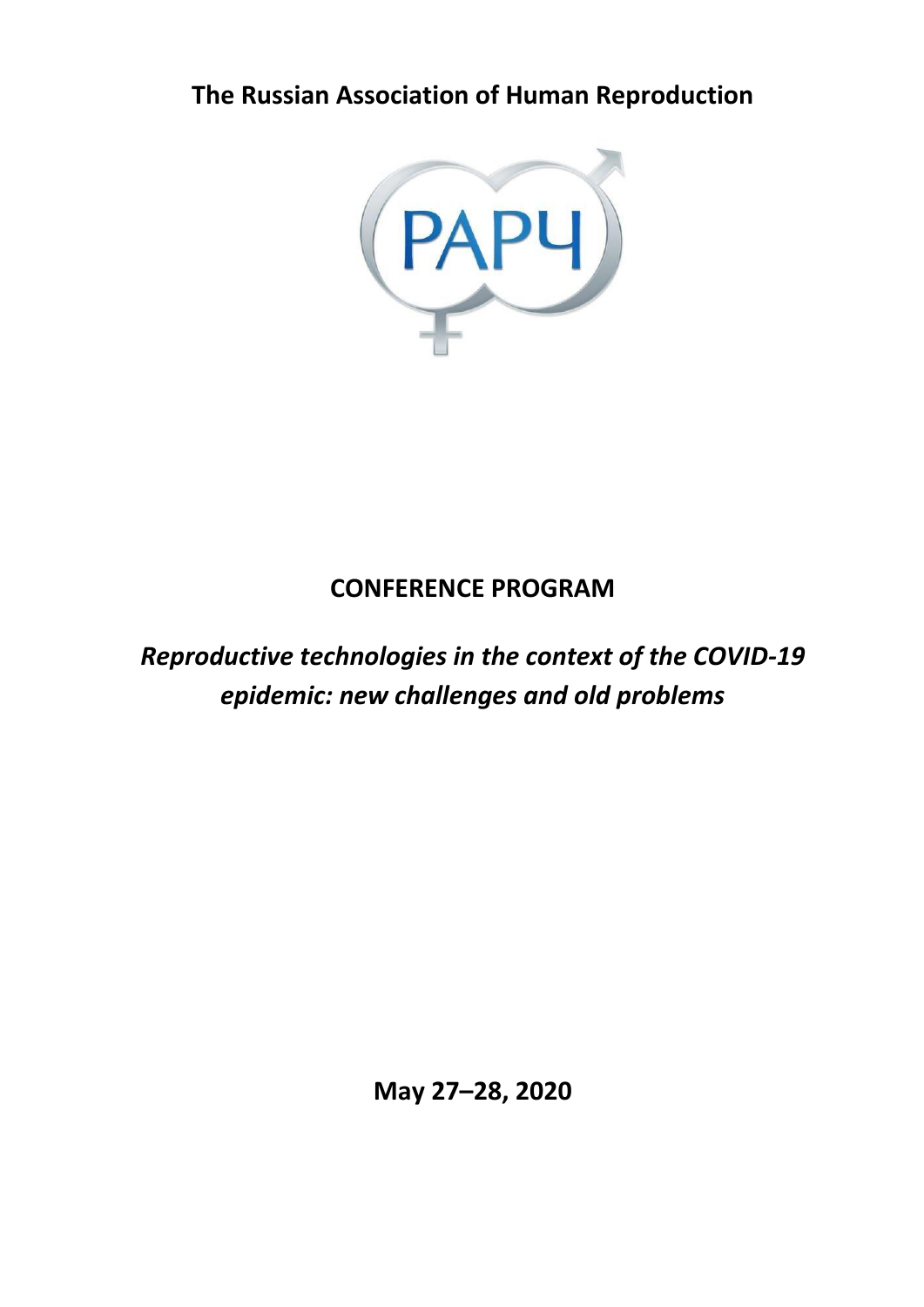# **SCHEDULE OF MEETINGS MAY 27–28, 2020 (MOSCOW TIME)**

| <b>Wednesday, May 27</b>   |                                                                         |                                           |  |
|----------------------------|-------------------------------------------------------------------------|-------------------------------------------|--|
| 10.00-10.05                | Opening of the conference                                               |                                           |  |
| 10.05-11.40                | ART during the pandemic                                                 |                                           |  |
|                            | Moderators: Korsak V. S., Kennedy Richard                               |                                           |  |
| 11.40-11.45                | Discussion, Q&A session                                                 |                                           |  |
| 11.45-12.00                | <b>Break</b>                                                            |                                           |  |
| 12.00-12.20                | What do we know about COVID-19?                                         |                                           |  |
|                            | Moderator: Nikiforov V. V.                                              |                                           |  |
| 12.20-12.30                | Discussion, Q&A session                                                 |                                           |  |
| 12.30-13.20                | SARS-CoV-2 Testing: who, how and what for?                              |                                           |  |
|                            | Moderator: Sayfitdinova A. F.                                           |                                           |  |
| 13.20-13.30<br>13.30-14.00 | Discussion, Q&A session<br><b>Break</b>                                 |                                           |  |
| 14.00-15.15                |                                                                         |                                           |  |
|                            | The effect of viral infections on fertility<br>Moderator: Korneev I. A. |                                           |  |
| 15.15-15.30                | Discussion, Q&A session                                                 |                                           |  |
| 15.30-15.45                | <b>Break</b>                                                            |                                           |  |
| 15.45-16.35                | Pregnancy and COVID-19                                                  |                                           |  |
|                            | Moderator: Dolgushina N. V.                                             |                                           |  |
| 16.35-16.45                | Discussion, Q&A session                                                 |                                           |  |
| 16.45-17.45                | Workflow and safety in ART clinic under COVID-19 pandemia. Round table  |                                           |  |
|                            | Moderator: Korsak V. S.                                                 |                                           |  |
| 17.45                      | Discussion, Q&A session                                                 |                                           |  |
| Thursday, May 28           |                                                                         |                                           |  |
|                            |                                                                         |                                           |  |
|                            | <b>Channel 1</b>                                                        | <b>Channel 2</b>                          |  |
| 10.00-10.40                | Preparation for IVF                                                     | Legal aspects of ART clinics operations   |  |
|                            | Moderator: Sagamonova K. Yu.                                            | during the epidemic. Round table          |  |
|                            |                                                                         | Moderator: Zinovieva O.V.                 |  |
| 10.40-10.50                | Discussion, Q&A session                                                 |                                           |  |
| 10.50-11.40                | <b>Endometriosis and infertility</b>                                    | Effective approaches to reducing the risk |  |
|                            | Moderator: Fedorov A. A.                                                | of ART complications. Round table         |  |
|                            |                                                                         | Moderator: Anshina M. B.                  |  |
| 11.40-11.45                | Discussion, Q&A session                                                 |                                           |  |
| 11.45-12.00                | <b>Break</b>                                                            |                                           |  |
| 12.00-12.50                | Ovarian stimulation: complicated cases                                  | The psychological aspects of infertility  |  |
|                            | Moderator: Voznesenskaya Yu. V.                                         | during the epidemic                       |  |
|                            |                                                                         | Moderator: Pechnikova Ye. Yu.             |  |
| 12.50-13.00                | Discussion, Q&A session                                                 |                                           |  |
| 13.00-13.30                | <b>Break</b>                                                            |                                           |  |
| 13.30-14.50                | Preserving fertility in cancer patients                                 | Cryopreservation of gametes and           |  |
|                            | Moderator: Kisileva M. V.                                               | embryos                                   |  |
| 14.50-15.00                |                                                                         | Moderator: Yutkin Ye. V.                  |  |
|                            | Discussion, Q&A session                                                 |                                           |  |
| 15.00-16.00                | Andrological assistance during the                                      |                                           |  |
|                            | epidemic*                                                               |                                           |  |
|                            | Moderator: Korneev I. A.                                                |                                           |  |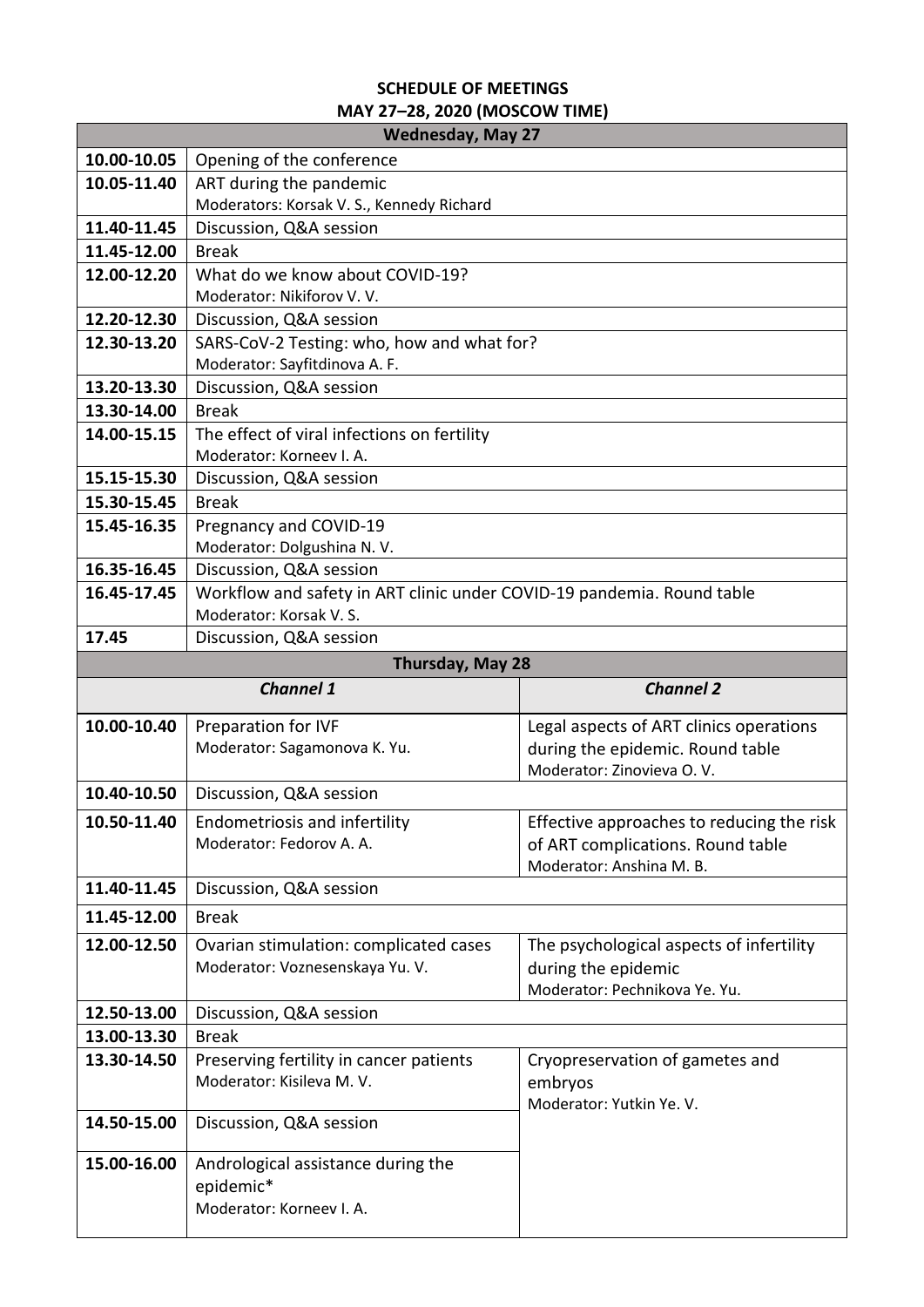|             | *Supported by Merck; is not subject to<br>accreditation by CME points |                                            |  |
|-------------|-----------------------------------------------------------------------|--------------------------------------------|--|
|             | Discussion, Q&A session                                               |                                            |  |
|             |                                                                       |                                            |  |
| 16.00-16.15 | <b>Break</b>                                                          |                                            |  |
| 16.15-17.40 | ART: increasing the chances of success                                | Can the quality of oocytes be              |  |
|             | Moderator: Kalinina E. A.                                             | influenced?                                |  |
|             |                                                                       | Moderators: Kodyleva T. A., Smirnova A. A. |  |
|             |                                                                       | 17.20 Discussion, Q&A session              |  |
| 17.40-17.45 | Discussion, Q&A session                                               |                                            |  |
| 17.45       | Closing of the conference. Closing address.                           |                                            |  |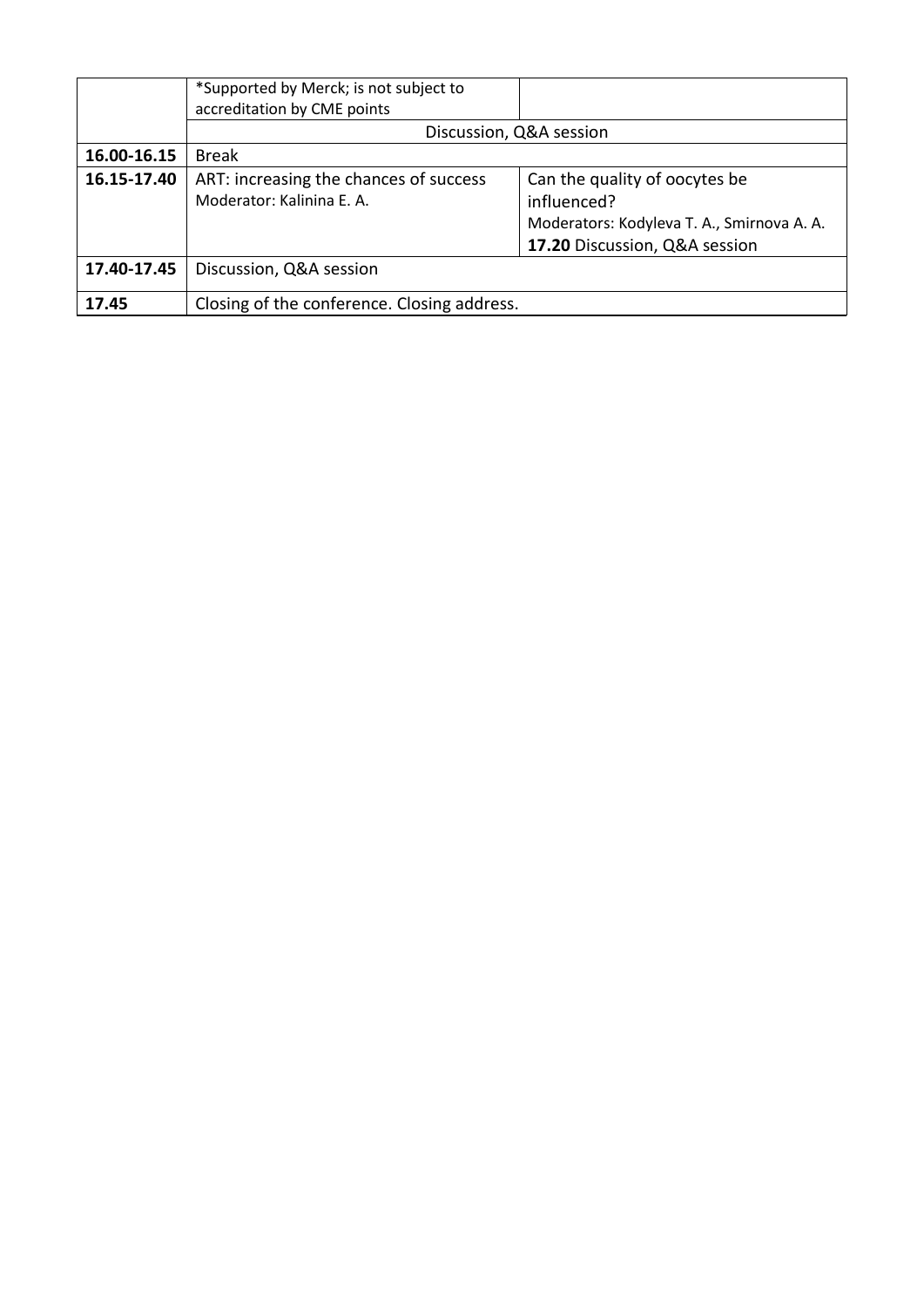# **Wednesday, May 27**

# **10.00-10.05 OPENING OF THE CONFERENCE**

# **10.05-11.45 ART DURING THE PANDEMIC**

Moderators: Korsak Vladislav Stanislavovich, Kennedy Richard

# **10.05 ART clinics operations in Russia during the epidemic** Korsak Vladislav Stanislavovich Doctor of Medical Sciences, Professor, JSC The International Center for Reproductive Medicine, St. Petersburg

# **10.15 ART during COVID-19: Kazakhstan experience** Lokshin Vyacheslav Notanovich Doctor of Medical Sciences, President, the Kazakh Association of Reproductive Medicine, Director, the PERSONA International Clinical Center for Reproductology, Almaty, Kazakhstan

# **10.25 ART clinic management during COVID-19** Kennedy Richard FRCOG, Chair Scientific Committee and Immediate past president IFFS, Medical Director, Birmingham Maternity System, Great Britain

- **10.40 What have we learned in the COVID-19 era? The Spanish experience**  Fabio Cruz IVI, Spain
- **10.55 IVF after the lockdown: is there a universal formula for everyone?** Carlo Alviggi University of Naples Federico II, Italy

# **11.25 ART during COVID 19: Code of Conduct**

Edgar V. Mocanu MD FRCOG FRCPI, Subspecialist in Reproductive Medicine and Surgery President-Elect International Federation of Fertility Societies Honorary Senior Lecturer in Reproductive Endocrinology Royal College of Surgeons in Ireland, Rotunda Hospital, Dublin

- **11.40 Discussion, Q&A session**
- **11.45-12.00 BREAK**
- **12.00 What do we know about COVID-19: clinical findings, diagnosis, and treatment** Nikiforov Vladimir Vladimirovich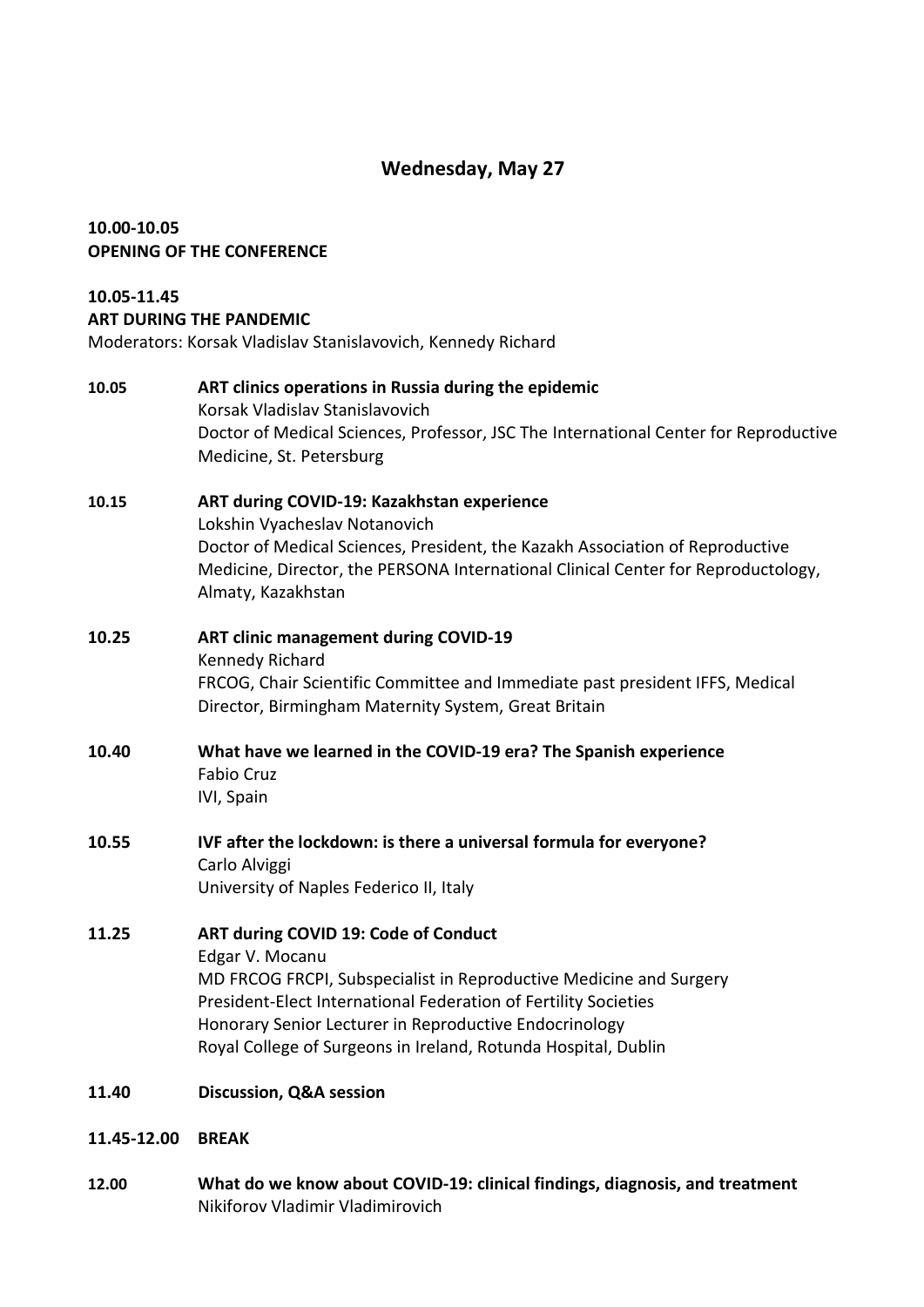The Chief Infectious Disease Specialist, the FMBA, Doctor of Medical Sciences, Professor, Head of the Department of Infectious Diseases and Epidemiology, N. I. Pirogov Russian National Research Medical University

# **12.30-13.30 SARS-COV-2 TESTING: WHO, HOW AND WHAT FOR?**

Moderator: Sayfitdinova Alsu Faritovna

- **12.30 Review of SARS-COV-2 testing methods** Mikhailova Olga Nikolaevna Candidate of Biological Sciences, Director of Science, LLC Biofarmekspert, St. Petersburg
- **12.50 PCR-based diagnosis of COVID-19** Donnikov Andrey Evgenievich Doctor of Laboratory Diagnostics, Federal State Budgetary Institution Kulakov Scientific Center of Obstetrics, Gynecology and Perinatology, Moscow
- **13.05 Reliability of serological tests for SARC-Cov-2** Sofronova Yana Vladislavovna Geneticist, Genetico, Moscow
- **13.20 Discussion, Q&A session**
- **13.30-14.00 BREAK**

# **14.00-15.30**

# **THE EFFECT OF VIRAL INFECTIONS ON FERTILITY**

Moderator: Korneev Igor Alekseevich

### **14.00 Reproductive health affected by coronavirus infections** Troshchansky Dmitry Vitalievich Infectious Disease Doctor, Doctor of Medical Sciences, Yudin Clinical Hospital, Moscow

# **14.30 COVID-19 and male reproductive health**

Bogolyubov Sergey Vladimirovich Urologist-Andrologist, Candidate of Medical Sciences, Associate Professor, Leading Researcher, the Department of ART, the National Medical Research Center of Endocrinology of the Ministry of Health of the Russian Federation, Director, NGC clinic (andrology division), Moscow

- **14.45 Impact of the epidemic on male fertility** Mskhalaya Georgy Zhiulievich Endrologinologist-Andrologist EMC, Moscow
- **15.00 Effect of SARS-COV-2 on germ cells and embryos** Kholodov Dmitry Vladimirovich Gynecologist-Obstetrician KDF-Moscow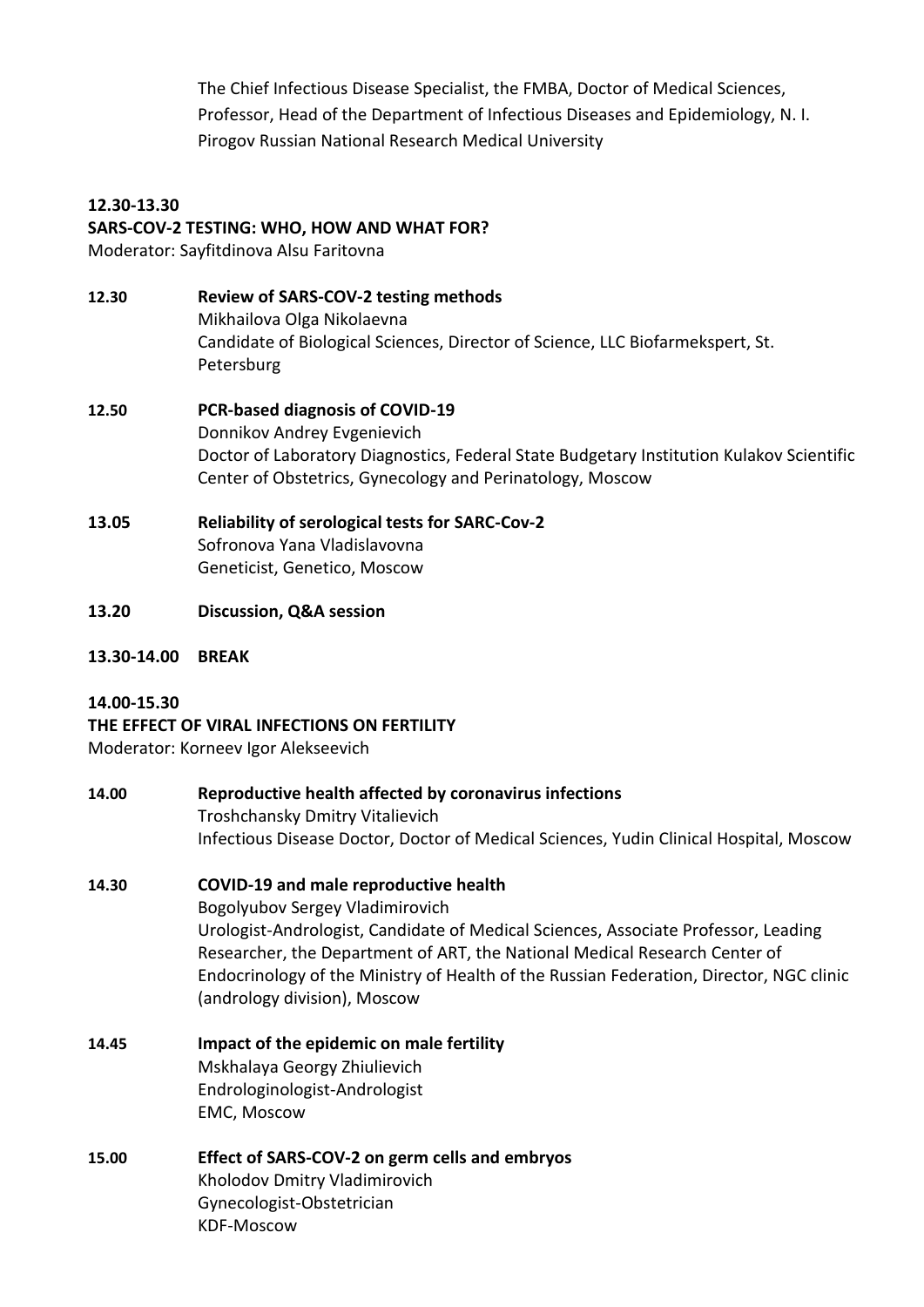### **15.15 Discussion, Q&A session**

#### **15.30-15.45 BREAK**

### **15.45-16.45 PREGNANCY AND COVID-19**

Moderator: Dolgushina Natalya Vitalievna

- **15.45 Specifics/patterns/characteristics of pregnancy and delivery in COVID-19 patients** Shmakov Roman Georgievich Head Physician, Federal State Budgetary Institution Kulakov Scientific Center of Obstetrics, Gynecology and Perinatology, Ministry of Health of Russia, Moscow
- **16.15 The real risk of COVID-19 during pregnancy** Dzhokhadze Lela Sergeevna Obstetrician-Gynecologist, Candidate of Medical Sciences, Department of Obstetrics and Gynecology, Faculty of Medicine, Federal State Autonomous Educational Institution of Higher Education N. I. Pirogov Russian National Research Medical University of the Ministry of Health of Russia, Maternity Department of the Perinatal Center, City Clinical Hospital # 24, Moscow

#### **16.35 Discussion, Q&A session**

#### **16.45-18.00**

#### **WORKFLOW AND SAFETY IN ART CLINIC UNDER COVID-19 PANDEMIA. ROUND TABLE** Moderator: Korsak Vladislav Stanislavovich

- 
- **16.45 Evidence-based aspects of the diagnosis and treatment of COVID-19. Clinical guidelines**

Dolgushina Natalya Vitalievna

Federal State Budgetary Institution Kulakov Scientific Center of Obstetrics, Gynecology and Perinatology, Ministry of Health of Russia, Moscow

#### **17.00 ART clinic operations during COVID-19 pandemic** Jennifer F. Kawwass

Medical Director, Emory Reproductive Center, Associate Professor, Division of Reproductive Endocrinology & Infertility, Clinical Director, Society for Assisted Reproductive Technology (SART), Atlanta, USA

**17.15 ART department operations under epidemic** Abubakirov Aidar Nazimovich Head of the Fertility Preservation Department, Federal State Budgetary Institution Kulakov Scientific Center of Obstetrics, Gynecology and Perinatology, Ministry of Health of Russia, Moscow

# **17.30 Ensuring safety in an ART lab today**

Shurygina Oksana Viktorovna

Doctor of Medical Sciences, Professor, the Department of Histology and Embryology, Samara State Medical University, Ministry of Health of the Russian Federation, Head of the Laboratory of ART, the IDK Clinical Hospital, Mother-and-Child, Samara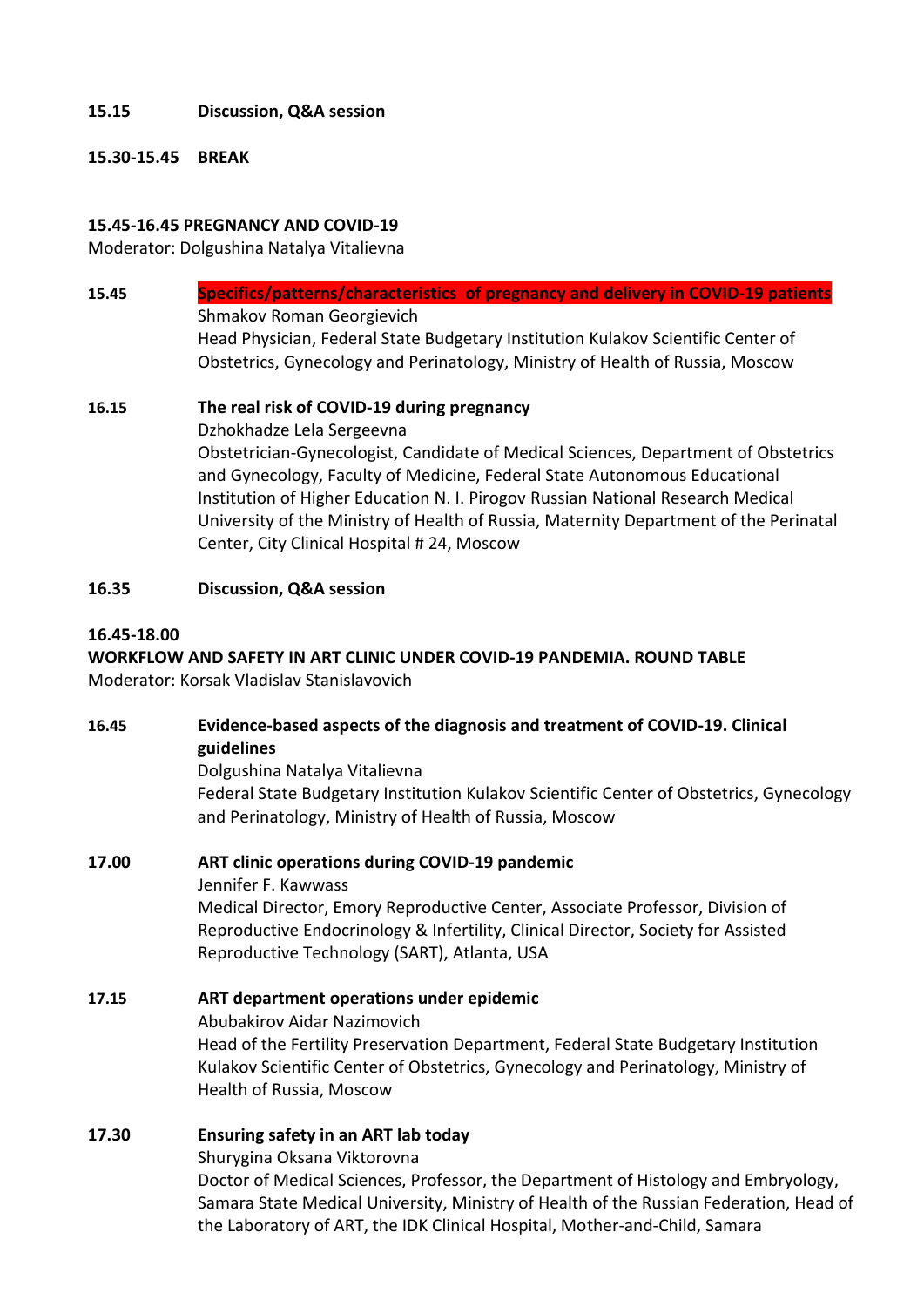# **17.45 Discussion, Q&A session**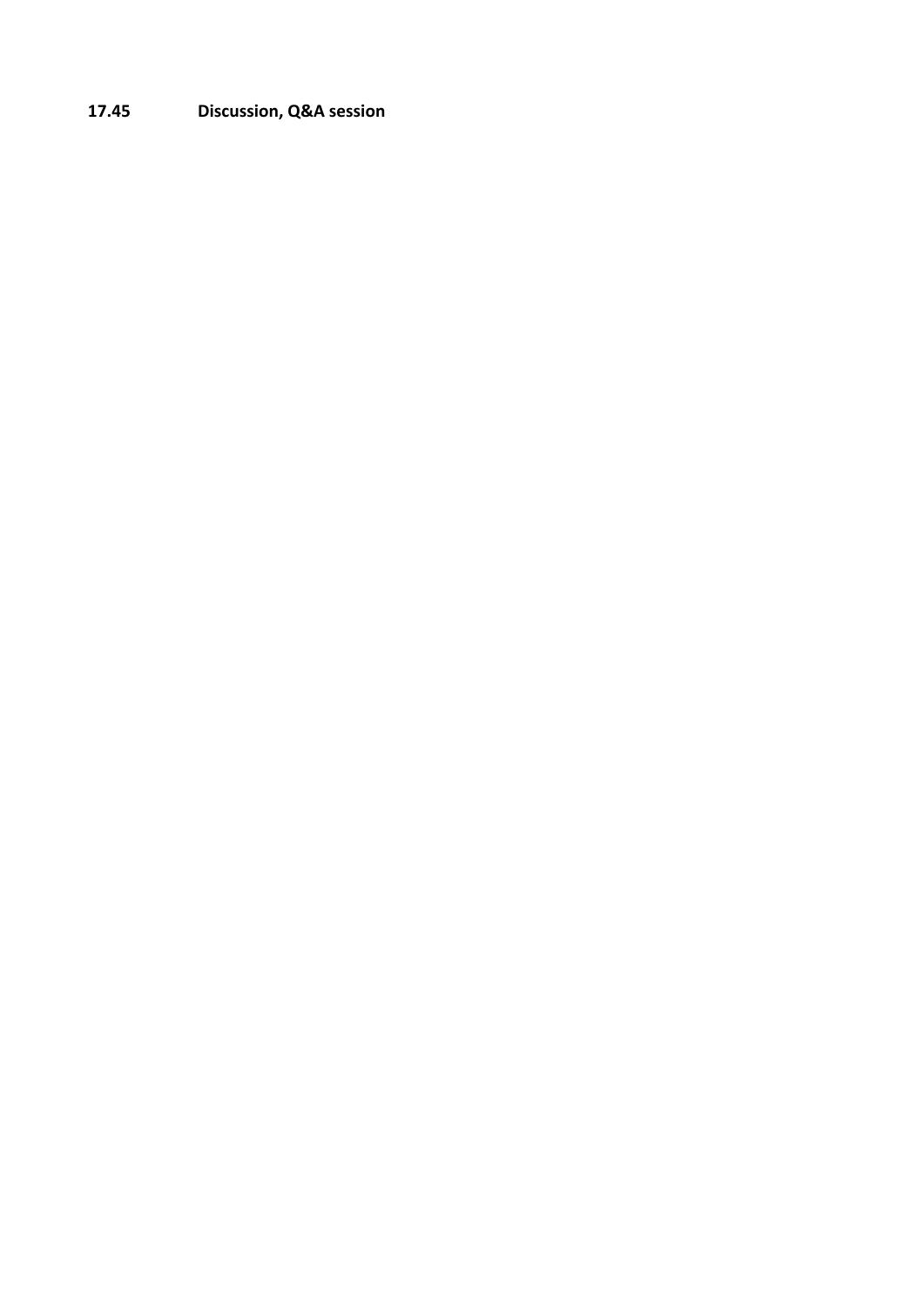# **Thursday, May 28 Channel # 1**

#### **10.00-10.50 PREPARATION FOR IVF**

Moderator: Sagamonova Karina Yuryevna

# **10.00 Pregravid preparation: what should a medical practitioner be focused on?\*** Bayramova Gyuldana Raufovna Federal State Budgetary Institution Kulakov Scientific Center of Obstetrics, Gynecology and Perinatology, Ministry of Health of Russia, Moscow *\*The report is supported by Aquion and is not subject to accreditation by CME points*

# **10.15 The intellectual potential of the future generation: taking care before pregnancy** Tapilskaya Natalya Igorevna Obstetrician-Gynecologist, Doctor of Medical Sciences, Department of ART, the Federal State Budgetary Scientific Institution, Otta Scientific Research Institute of Obstetrics, Gynecology and Reproductology, St. Petersburg

# **10.30 Preconceptional training in women with reproductive failure** Bondarenko Karina Rustamovna Obstetrician-Gynecologist, Doctor of Medical Sciences, Associate Professor of the Department of Obstetrics and Gynecology, Faculty of Medicine, Federal State Budgetary Educational Establishment of Higher Education N. I. Pirogov Russian National Research Medical University, Rassvet Clinic of Evidence-Based Medicine, Moscow

**10.40 Discussion, Q&A session**

# **10.50-11.45 ENDOMETRIOSIS AND INFERTILITY**

Moderator: Fedorov Anton Andreevich

# **10.50 The algorithm for overcoming infertility in endometrioid ovarian cysts** Krasnopolskaya Ksenia Vladislavovna Obstetrician-Gynecologist, Doctor of Medical Sciences, Professor, Corresponding Member, Russian Academy of Sciences, Head of the Department of Reproductology, Moscow Regional Research Institute of Obstetrics and Gynecology, Moscow

# **11.10 Reproductive prognosis in colorectal endometriosis** Popov Alexander Anatolyevich Obstetrician-Gynecologist, Doctor of Medical Sciences, Professor, Head of the Department of Endoscopic Surgery, Moscow Regional Research Institute of Obstetrics and Gynecology, Moscow

#### **11.30 Endometrioma: preserving fertility** Lvova Alesya Gennadyevna Obstetrician-Gynecologist, Candidate of Medical Sciences, GMC Clinic, Moscow

# **11.40 Discussion, Q&A session**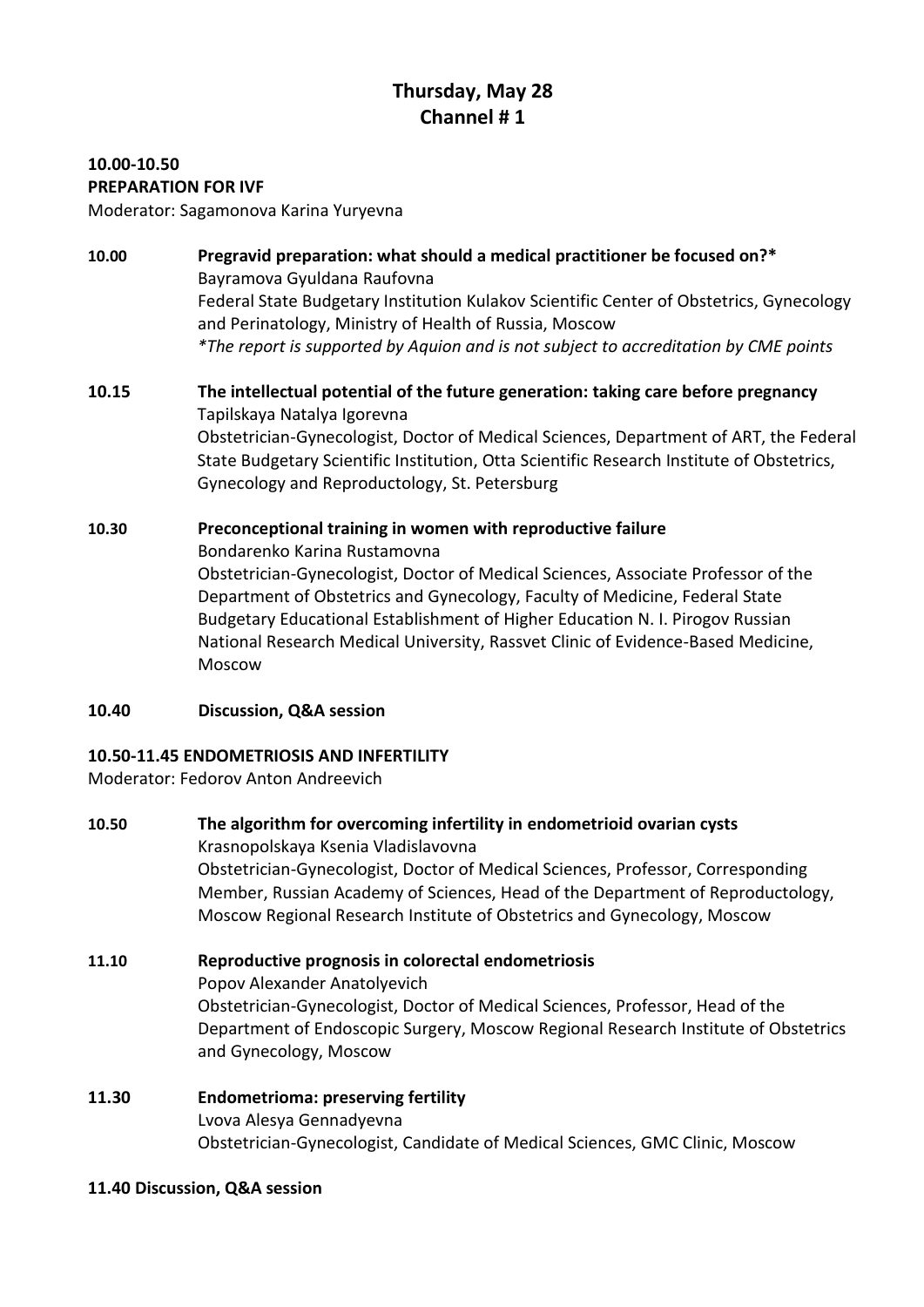#### **11.45-12.00 BREAK**

#### **12.00-13.00 OVARIAN STIMULATION: COMPLICATED CASES**

Moderator: Voznesenskaya Julia Vladimirovna

**12.00 Modern approaches to weight-dependent ovulation stimulation in PCOS patients\*** Peter Platteau MD, FRCOG Brussels, Belgium *\*Report is supported by Ferring and is not subject to accreditation by CME points*

**12.30 Ovarian stimulation in patients with a poor prognosis. Analysis of clinical cases** Koloda Yulia Alekseevna Ostetrician-gynecologist, Candidate of Medical Sciences, Associate Professor, the Department of Obstetrics and Gynecology of the Russian Medical Academy of Continuing Professional Education, Linya Zhizni Center for Reproduction, Moscow

#### **12.50 Discussion, Q&A session**

**13.00-13.30 BREAK**

#### **13.30-15.00**

#### **FERTILITY PRESERVATION IN CANCER PATIENTS**

Moderator: Kisileva Marina Viktorovna

# **13.30 Preservation of the reproductive biomaterial in cancer patients. Best practice and clinical guidelines** Nazarenko Tatyana Alekseevna Obstetrician-Gynecologist, Doctor of Medical Sciences, Federal State Budgetary Institution Kulakov Scientific Center of Obstetrics, Gynecology and Perinatology, Ministry of Health of Russia, Moscow **13.50 Effect of chemotherapy on ovarian function** Khokhlova Svetlana Viktorovna Oncologist-Chemotherapist, Doctor of Medical Sciences, Federal State Budgetary Institution Kulakov Scientific Center of Obstetrics, Gynecology and Perinatology, Ministry of Health of Russia, Moscow **14.10 Ovarian stimulation protocols prior to chemo- and radiation therapy. Indications and protocols** Nazarenko Tatyana Alekseevna Obstetrician-Gynecologist, Doctor of Medical Sciences, Federal State Budgetary Institution Kulakov Scientific Center of Obstetrics, Gynecology and Perinatology, Ministry of Health of Russia, Moscow

- **14.30 Clinical examples of the management of cancer patients who choose to preserve their reproductive material**
- **14.50 Discussion, Q&A session**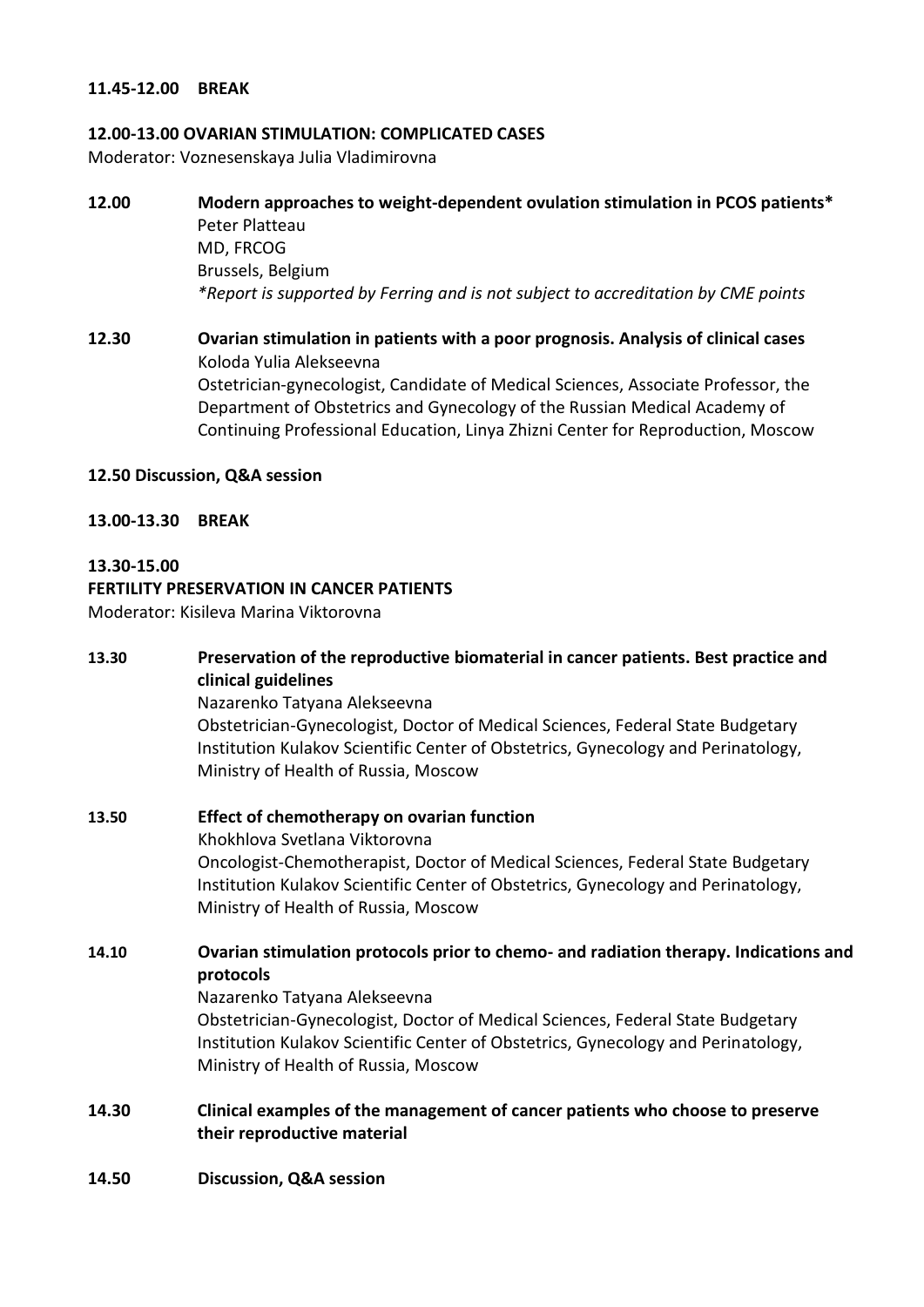#### **15.00-16.00**

#### **SYMPOSIUM**

#### **Andrological care during the epidemic\***

Moderator: Korneev I. A. *\*Supported by Merck; is not subject to accreditation by CME points*

# **15.00 The SARS-CoV-2 pandemic and its consequences for male infertility: suggestions for personalized andrological care** Sandro Esteves Medical and Scientific Director, ANDROFERT, Andrology and Human Reproduction Clinic, Campinas, Brazil

#### **15.45 Discussion, Q&A session**

**16.00-16.15 BREAK**

#### **16.15-17.45 ART: INCREASING CHANCE FOR SUCCESS** Moderator: Kalinina Elena Andreevna

# **16.15 The potential of using genetic tools to optimize ART programs\*** Gaivoronskaya Oksana Sergeevna Gynecologist-Reproductologist, Candidate of Medical Sciences, Novaya Zhizn Clinic, Moscow

*\*Report is supported by My Genetics and is not subject to accreditation by CME points*

# **16.35 The optimized drug support after IVF: proteomics of the interaction of prescribed medications**

Gromova Olga Alekseevna Clinical Pharmacologist, Doctor of Medical Sciences, Professor, Institute of Pharmacoinformatics, Federal Research Center Informatics and Management, Russian Academy of Sciences, Moscow

# **16.50 Recurrent failure of implantation as an outcome of chronic endometritis. How to improve endometrial receptivity?**

Dikke Galina Borisovna

Obstetrician-Gynecologist, Doctor of Medical Sciences, Professor, the Department of Obstetrics and Gynecology, a course of reproductive medicine, Inozemtsev Academy of Medical Education, Corresponding Member, Russian Academy of Sciences, St. Petersburg

# **17.15 Latent iron deficiency as a predictor of epigenetic programming in the context of reproductive loss\***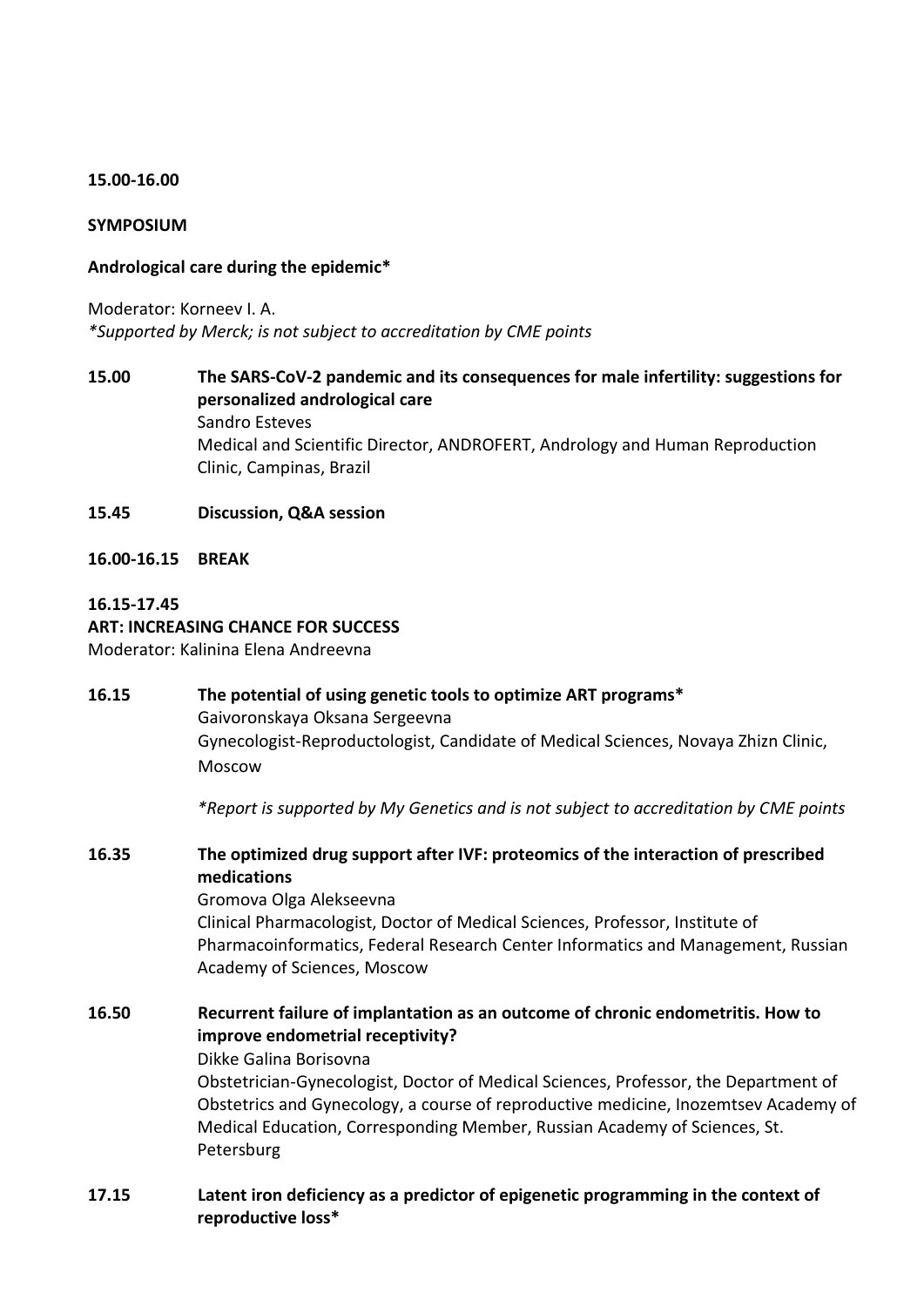Tapilskaya Natalya Igorevna

Obstetrician-Gynecologist, Doctor of Medical Sciences, Department of ART, the Federal State Budgetary Scientific Institution, Otta Scientific Research Institute of Obstetrics, Gynecology and Reproductology, St. Petersburg

*\*Report is supported by SanPharma, is not subject to accreditation by CME points*

- **17.30 Uterine factor infertility. Ways not to miss the opportunities of self-isolation** Kamilova Dilyarom Pulatovna Obstetrician-Gynecologist, Candidate of Medical Sciences, Chief Specialist in IVF, Mother and Child Group of Companies, Medical Director, Kuntsevo Mother and Child Clinic
- **17.40 Discussion, Q&A session**
- **17.45 Closing of the conference. Closing address.**

# **Thursday, May 28 Channel # 2**

# **10.00-10.50 LEGAL ASPECTS OF ART CLINICS OPERATIONS DURING THE EPIDEMIC. ROUND TABLE** Moderator: Zinovieva Olga Vladimirovna

# **Discussion, Q&A session**

**10.50-11.45 EFFECTIVE APPROACHES TO REDUCE RISK OF ART COMPLICATIONS. Round table** Moderator: Anshina Margarita Beniaminovna

# **Discussion, Q&A session**

# **10.50 How to reduce complications in ART** Kennedy Richard FRCOG, Chair Scientific Committee and Immediate past president IFFS, Medical Director, Birmingham Maternity System, Great Britain

- **11.10 Prediction of complications and patient management algorithm in IVF programs** Smirnova Anna Anatolyevna Obstetrician-Gynecologist, Candidate of Medical Sciences, Head of the Department of ART, the FertiMed Center for Reproduction and Genetics, Associate Professor, the Department of Female Diseases and Reproductive Health, the Institute for Advanced Medical Studies, Pirogov Scientific Medical and Surgical Center, Moscow
- **11.30 Trigger replacement in ovarian stimulation protocols: practical aspects** Denisova Valentina Mikhailovna Obstetrician-Gynecologist, Candidate of Medical Sciences, JSC International Center for Reproductive Medicine, St. Petersburg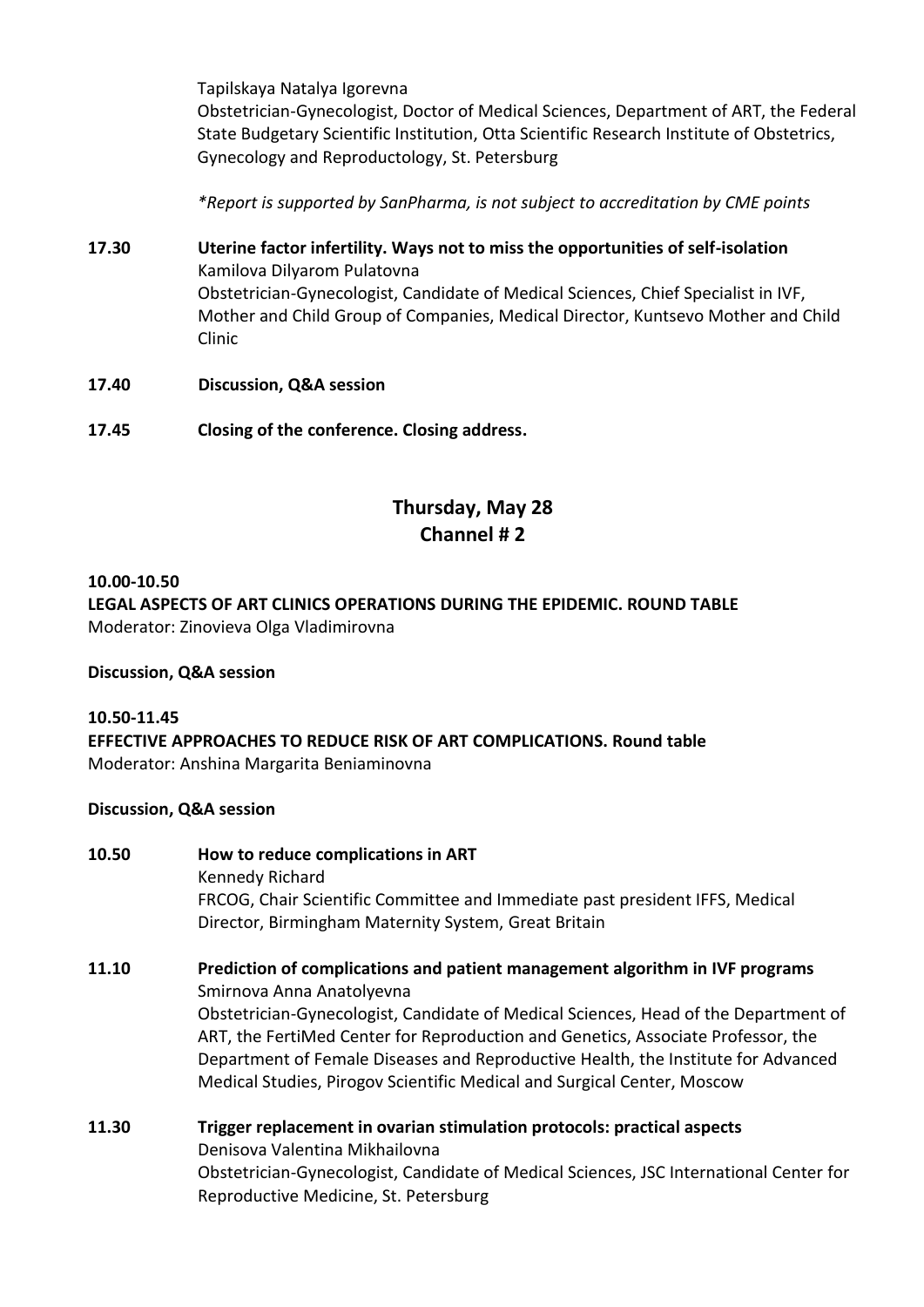#### **11.40 Discussion, Q&A session**

# **11.45-12.00 BREAK**

# **12.00-13.00**

### **PSYCHOLOGICAL ASPECTS OF INFERTILITY DURING THE EPIDEMIC**

Moderator: Pechnikova Elena Yuryevna

- **12.00 Specifics of psychological problems in infertility patients during the epidemic** Filippova Galina Grigoryevna Doctor of Psychology, Professor, Rector, the Institute of Perinatal and Reproductive Psychology
- **12.20 The interaction between a doctor and patients in ART clinics during the epidemic** Chizhova Marina Alekseevna Clinical Psychologist, First Vice-Rector, the Institute of Perinatal and Reproductive Psychology
- **12.40 Discussion, Q&A session**
- **13.30-14.00 BREAK**

#### **13.30-16.00**

#### **CRYOPRESERVATION OF GAMETES AND EMBRYOS**

Moderator: Yutkin Evgeny Vladimirovich

**13.30 Modern methods of sperm cryopreservation**  Itsykson Pavel Head of Assuta Embryological Laboratory (Rishon, Israel), Ph. D., Belenky Miki Head of the Department of Andrology, Male Infertility Treatment Center, MSc.

# **14.00 Oocytes vitrification during the COVID-19 pandemic: who, how and when?**

Kirillova Anastasia Olegovna Senior Researcher, the Department for Preservation and Restoration of Reproductive Function, Federal State Budgetary Institution Kulakov Scientific Center of Obstetrics, Gynecology and Perinatology, Candidate of Biological Sciences

- **14.20 The COVID-19 epidemic: another step to closed systems in biological material cryopreservation** Bachurin Alexey Vladimirovich Embryologist, Head of the Embryological Laboratory, NEO Clinic, Moscow
- **14.40 Cryopreservation of ovarian tissue in cancer patients** Bystrova Olga Vladimirovna Head of the Center for the Preservation of Fertility in Cancer Patients, SCANDINAVIA/AVA-PETER Clinic, Candidate of Biological Sciences, St. Petersburg